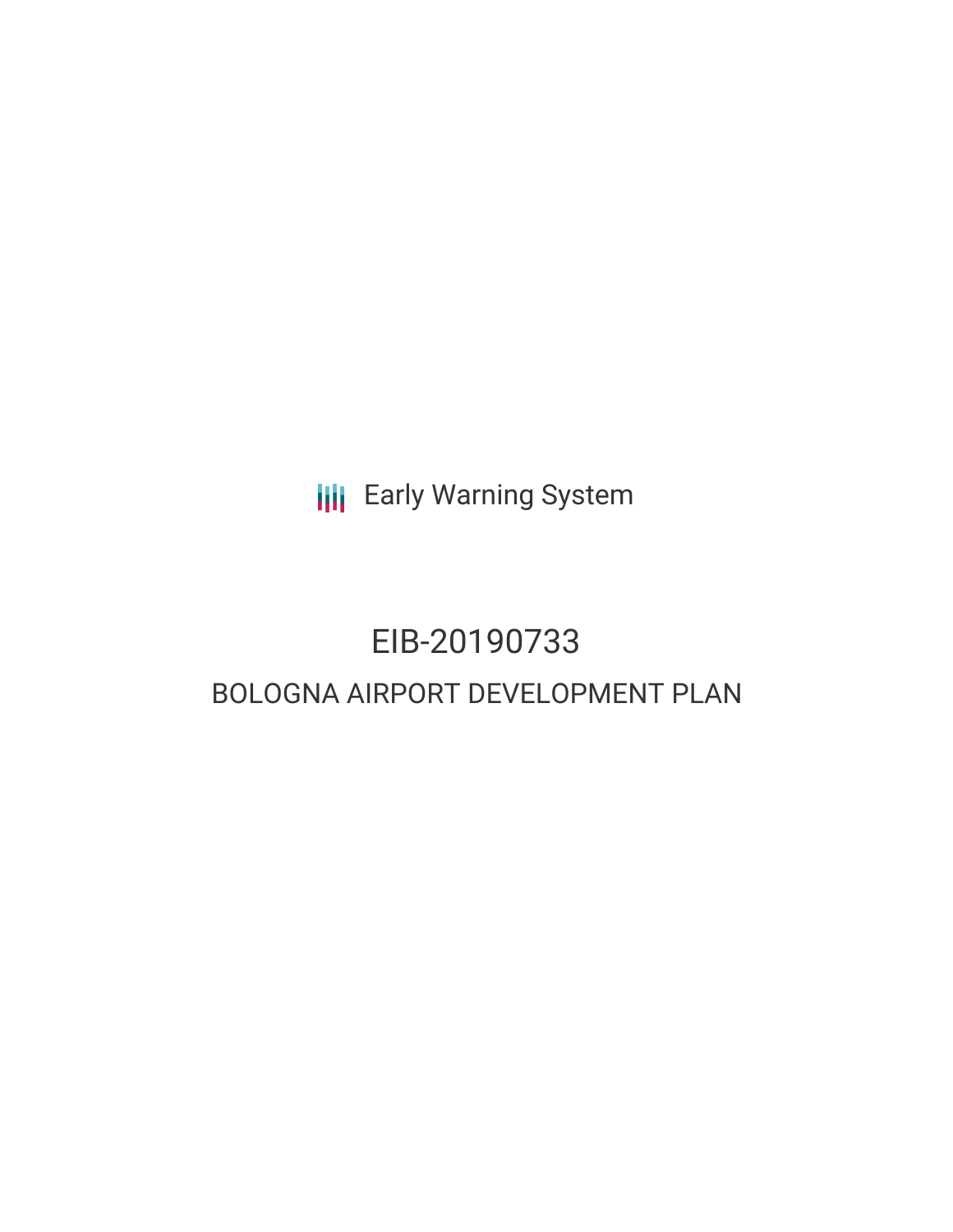## **Quick Facts**

| <b>Countries</b>               | Italy                                      |  |  |  |
|--------------------------------|--------------------------------------------|--|--|--|
| <b>Specific Location</b>       | Bologna Guglielmo Marconi Airport          |  |  |  |
| <b>Financial Institutions</b>  | European Investment Bank (EIB)             |  |  |  |
| <b>Status</b>                  | Approved                                   |  |  |  |
| <b>Bank Risk Rating</b>        |                                            |  |  |  |
| <b>Voting Date</b>             | 2021-12-16                                 |  |  |  |
| <b>Borrower</b>                | AEROPORTO GUGLIELMO MARCONI DI BOLOGNA SPA |  |  |  |
| <b>Sectors</b>                 | Infrastructure, Transport                  |  |  |  |
| <b>Investment Type(s)</b>      | Loan                                       |  |  |  |
| <b>Investment Amount (USD)</b> | $$99.41$ million                           |  |  |  |
| <b>Project Cost (USD)</b>      | $$218.69$ million                          |  |  |  |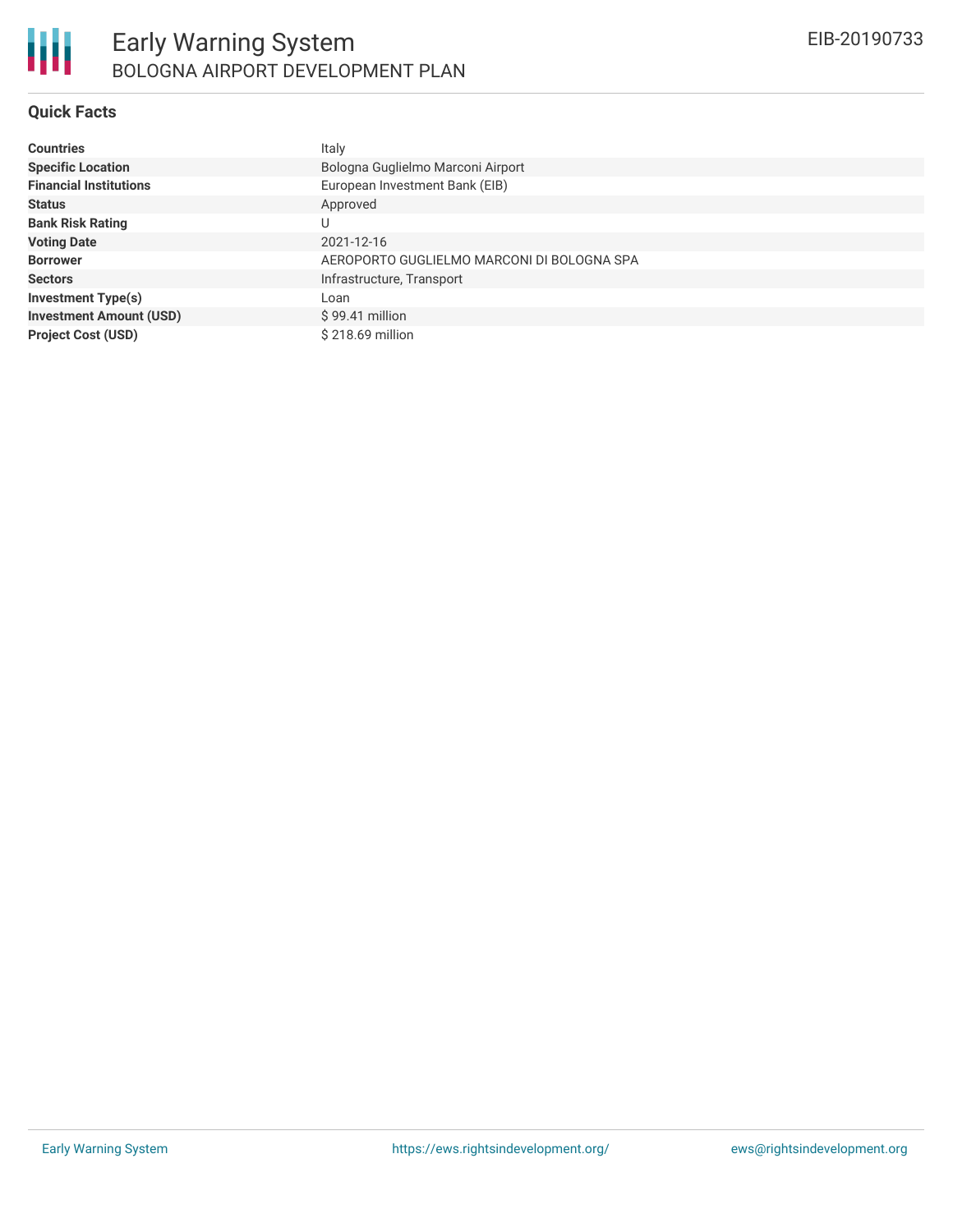

### **Project Description**

According to the bank website, the project comprises a number of investments at Bologna Guglielmo Marconi Airport (Bologna Airport, BLQ) that are aimed at increasing operational resilience and passenger service standards and improving safety and security performance at the airport. It will also provide additional terminal and landside capacity in order to accommodate traffic growth. In particular, the project includes the renewal and upgrade of the existing terminal facilities, a new apron and a de-icing pad, the renovation of the existing runway system, the acquisition of Explosive Detection Systems (EDS) equipment meeting Standard 3 (S3), the upgrade of the cargo facilities, a multi-storey car park and other minor investments. The project will provide additional terminal, airside and landside capacity at the airport in order to accommodate further growth in traffic and to improve operational resilience and passenger service standards.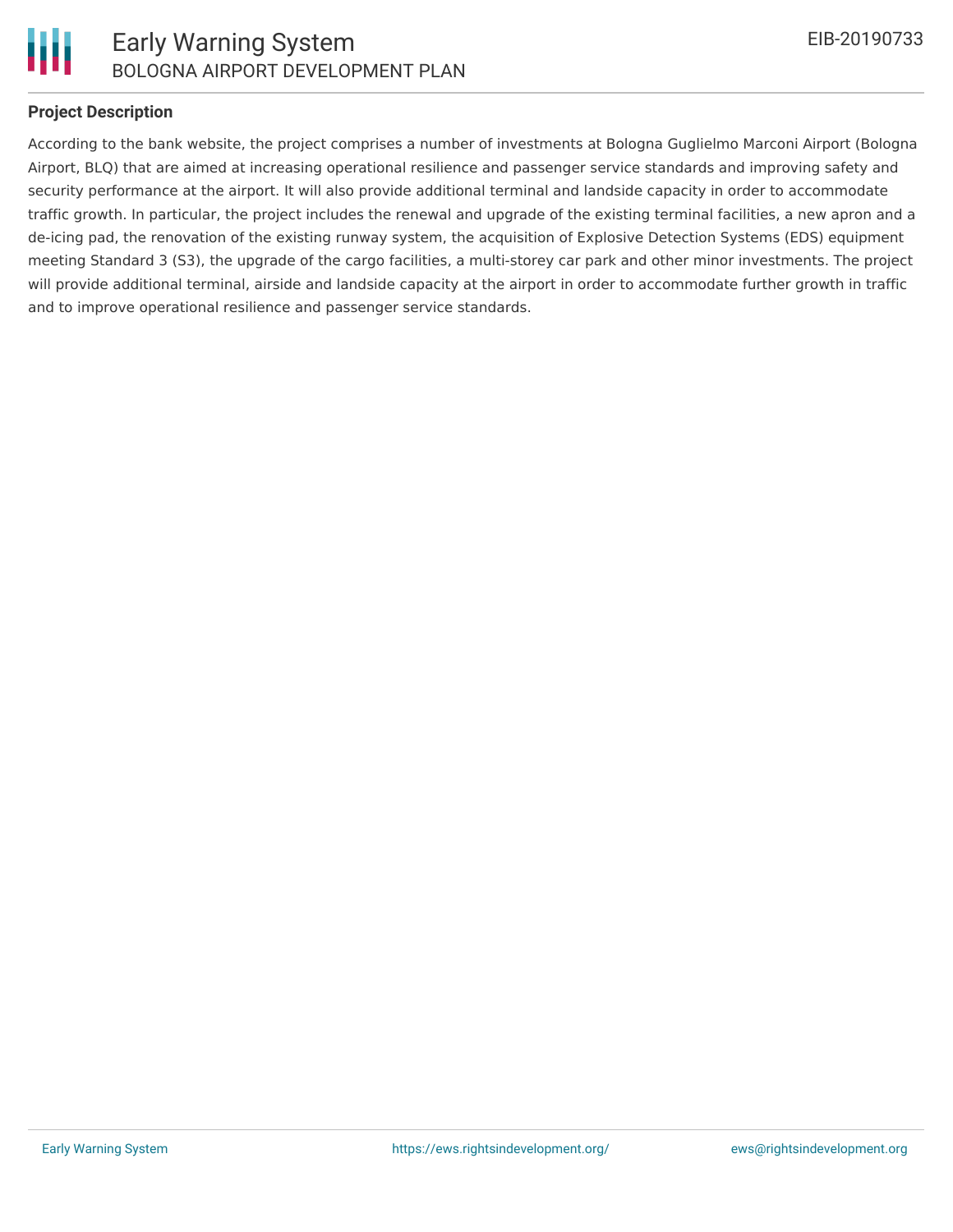# 冊

## Early Warning System BOLOGNA AIRPORT DEVELOPMENT PLAN

## **Investment Description**

European Investment Bank (EIB)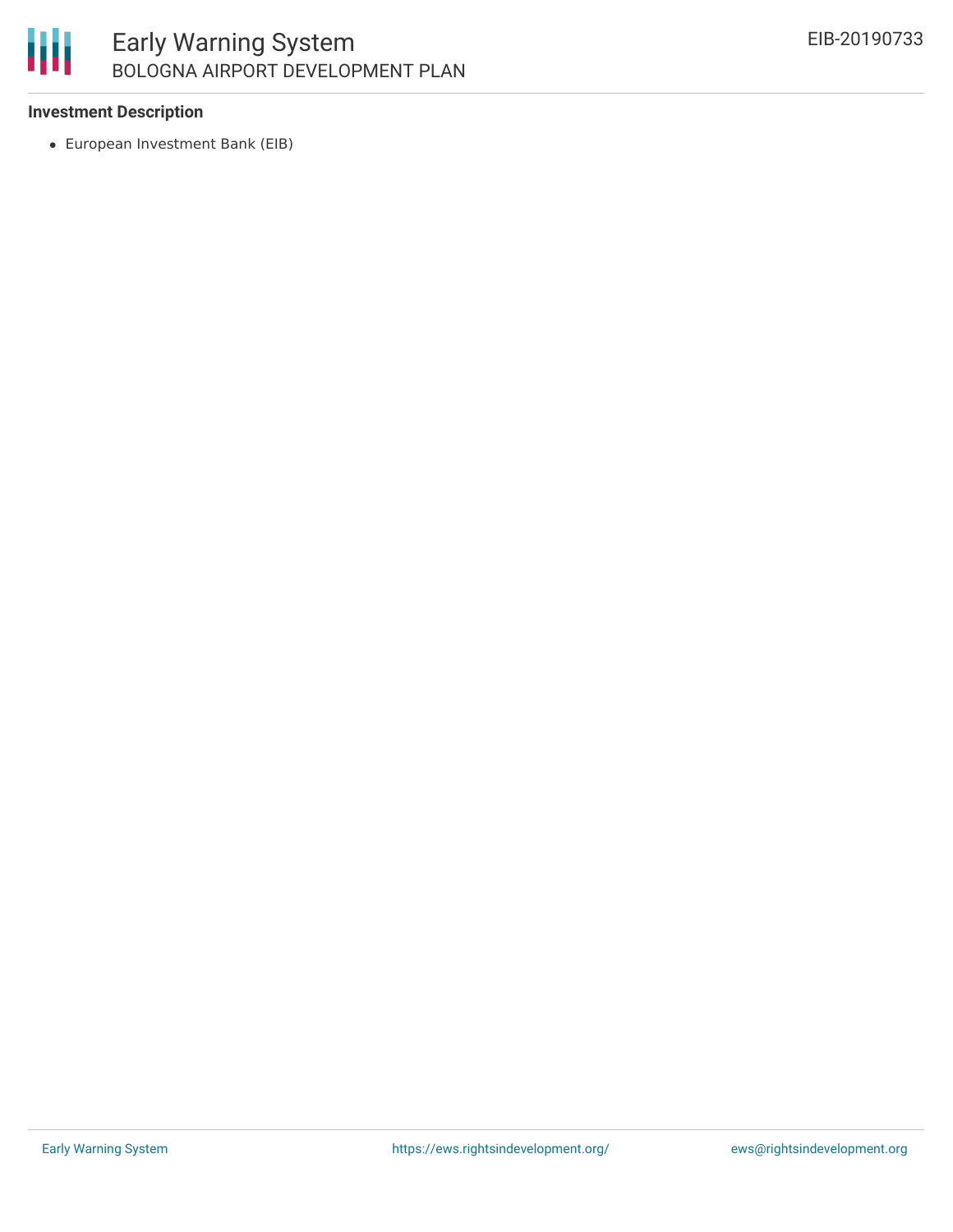## 冊

## Early Warning System BOLOGNA AIRPORT DEVELOPMENT PLAN

| <b>Private Actor 1</b> | <b>Private Actor</b> Private Actor<br>1 Role | 1 Sector |        | <b>Relation</b> Private Actor 2            | <b>Private Actor</b><br>2 Role | <b>Private Actor</b><br>2 Sector |
|------------------------|----------------------------------------------|----------|--------|--------------------------------------------|--------------------------------|----------------------------------|
|                        | $\sim$                                       | . .      | $\sim$ | AEROPORTO GUGLIELMO MARCONI DI BOLOGNA SPA | Client                         | $\sim$                           |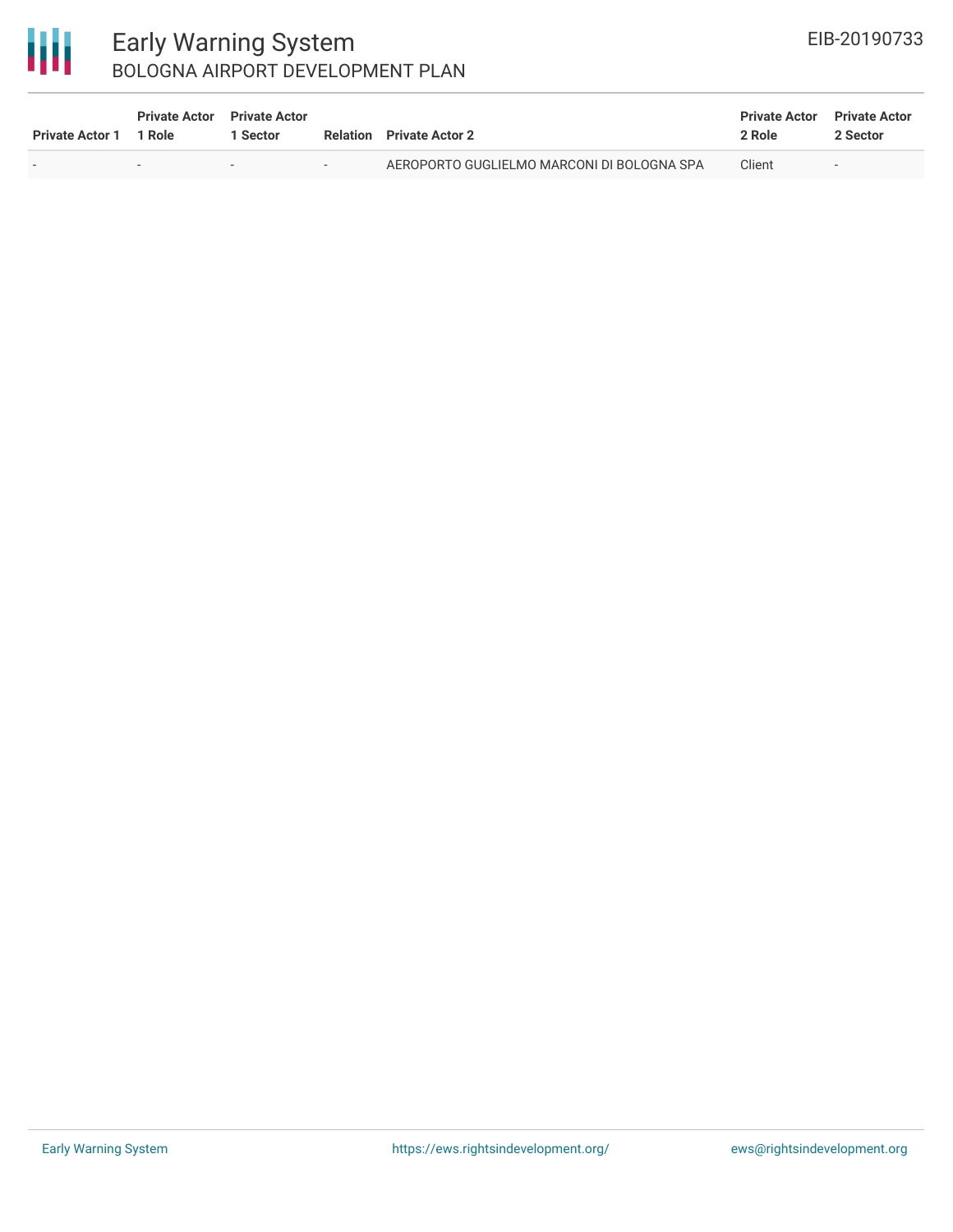## **Contact Information**

#### ACCESS TO INFORMATION

You can submit an information request for project information at: https://www.eib.org/en/infocentre/registers/requestform/request-form-default.htm

#### ACCOUNTABILITY MECHANISM OF EIB

The EIB Complaints Mechanism is designed to facilitate and handle complaints against the EIB by individuals, organizations or corporations affected by EIB activities. When exercising the right to lodge a complaint against the EIB, any member of the public has access to a two-tier procedure, one internal - the Complaints Mechanism Office - and one external - the European Ombudsman. A complaint can be lodged via a written communication addressed to the Secretary General of the EIB, via email to the dedicated email address: complaints@eib.org, by completing the online complaint form available at the following address: http://www.eib.org/complaints/form via fax or delivered directly to the EIB Complaints Mechanism Division, any EIB local representation office or any EIB staff. For further details, check:

http://www.eib.org/attachments/strategies/complaints\_mechanism\_policy\_en.pdf

When dissatisfied with a complaint to the EIB Complaints Mechanism, citizens can then turn towards the European Ombudsman. A memorandum of Understanding has been signed between the EIB and the European Ombudsman establishes that citizens (even outside of the EU if the Ombudsman finds their complaint justified) can turn towards the Ombudsman on issues related to 'maladministration' by the EIB. Note that before going to the Ombudsman, an attempt must be made to resolve the case by contacting the EIB. In addition, the complaint must be made within two years of the date when the facts on which your complaint is based became known to you. You can write to the Ombudsman in any of the languages of the European Union. Additional details, including filing requirements and complaint forms, are available at: http://www.ombudsman.europa.eu/atyourservice/interactiveguide.faces